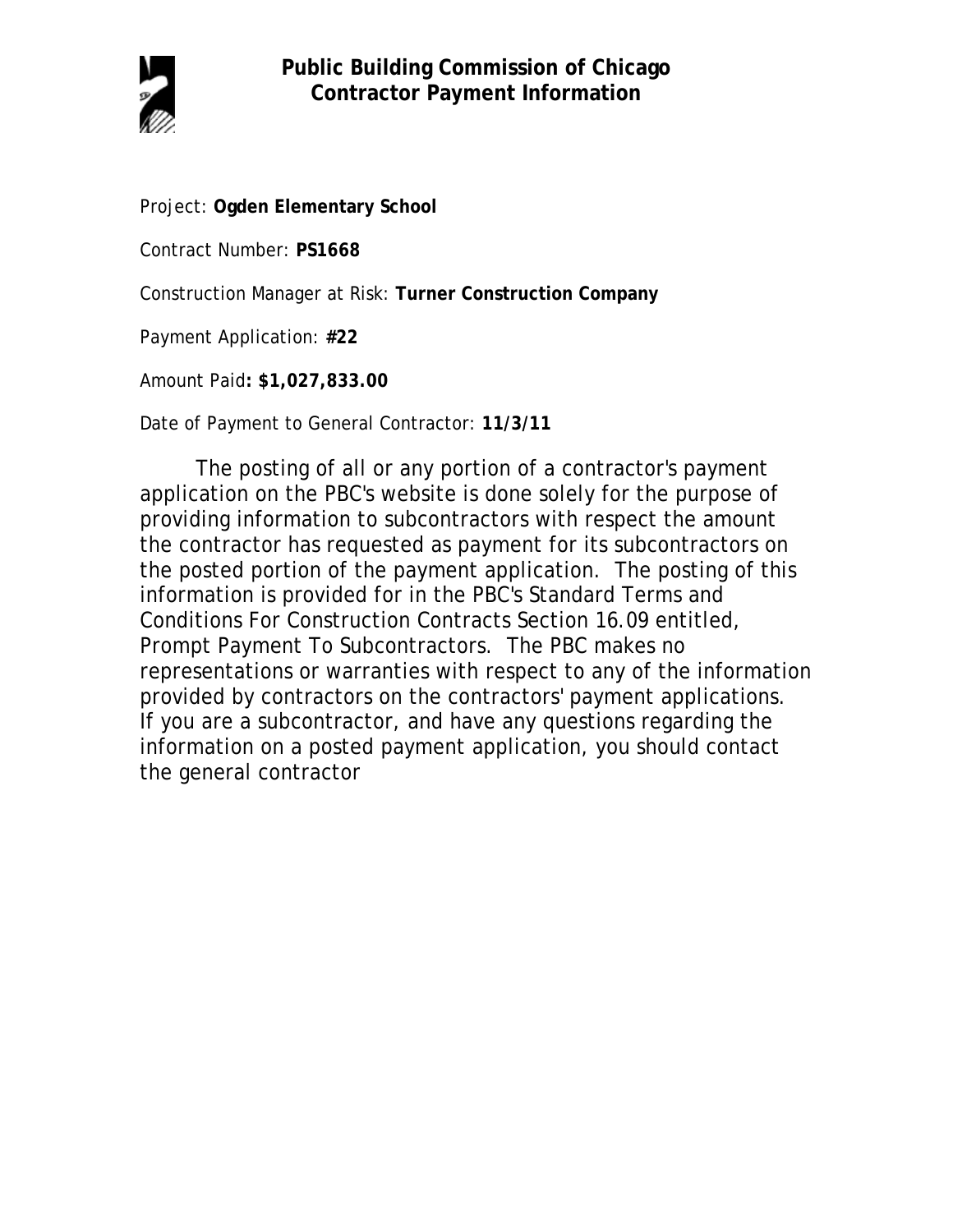## **PUBLIC BUILDING COMMISSION OF CHICAGO**

## **EXHIBIT S**

#### CERTIFICATE OF ARCHITECT - ENGINEER

| September 09, 2011<br>Date:                                                                                                                                     |                                                                                                                                                                                                                                                                                                                                                                |
|-----------------------------------------------------------------------------------------------------------------------------------------------------------------|----------------------------------------------------------------------------------------------------------------------------------------------------------------------------------------------------------------------------------------------------------------------------------------------------------------------------------------------------------------|
| <b>Ogden Replacement Elementary School</b><br>Project:                                                                                                          |                                                                                                                                                                                                                                                                                                                                                                |
| To: Public Building Commission of Chicago<br>In accordance with Resolution No.<br>the Commission and to its Trustee, that:                                      | adopted by the Public Building Commission of Chicago on<br>, relating to the \$<br>Revenue Bonds issued by the Public Building Commission of Chicago for the financing of this project (and all terms used herein shall have the same meaning as in said Resolution), I hereby certify to                                                                      |
|                                                                                                                                                                 | 1. Obligations in the amounts stated herein have been incurred by the Commission and that each item thereof is a proper charge<br>against the Construction Account and has not been paid; and                                                                                                                                                                  |
|                                                                                                                                                                 | 2. No amount hereby approved for payment upon any contract will, when added to all amounts previously paid upon such<br>contract, exceed 90% of current estimates approved by the Architect - Engineer until the aggregate amount of payments withheld<br>equals 5% of the Contract Price (said retained funds being payable as set forth in said Resolution). |
| THE CONTRACTOR                                                                                                                                                  | <b>Turner Construction Company (Chicago)</b>                                                                                                                                                                                                                                                                                                                   |
| <b>FOR</b><br>is now entitled to the sum of                                                                                                                     | <b>Ogden Replacement Elementary School</b><br>\$1,027,833.00                                                                                                                                                                                                                                                                                                   |
| ORIGINAL CONTRACT PRICE<br><b>ADDITIONS</b><br><b>DEDUCTIONS</b><br>NET ADDITION OR DEDUCTION<br>ADJUSTED CONTRACT PRICE                                        | \$44,788,221.00<br>\$0.00<br>\$0.00<br>\$0.00<br>\$44,788,221.00                                                                                                                                                                                                                                                                                               |
| TOTAL AMOUNT EARNED                                                                                                                                             | \$42,873,025.00                                                                                                                                                                                                                                                                                                                                                |
| <b>TOTAL RETENTION</b>                                                                                                                                          | \$865,286.00                                                                                                                                                                                                                                                                                                                                                   |
| a) Reserve Withheld @ 10% of Total Amount Earned, but<br>not to exceed 1% of Contract Price<br>b) Liens and Other Withholding<br>c) Liquidated Damages Withheld | \$865,286.00<br>\$0.00<br>\$0.00                                                                                                                                                                                                                                                                                                                               |
| TOTAL PAID TO DATE (Include this Payment)                                                                                                                       | \$42,007,739.00                                                                                                                                                                                                                                                                                                                                                |
| LESS: AMOUNT PREVIOUSLY PAID                                                                                                                                    | \$40,979,906.00                                                                                                                                                                                                                                                                                                                                                |
| AMOUNT DUE THIS PAYMENT                                                                                                                                         | \$1,027,833.00                                                                                                                                                                                                                                                                                                                                                 |
| C. Rocco Castellano<br>Architect - Engineer                                                                                                                     | Date: 09/12/2011                                                                                                                                                                                                                                                                                                                                               |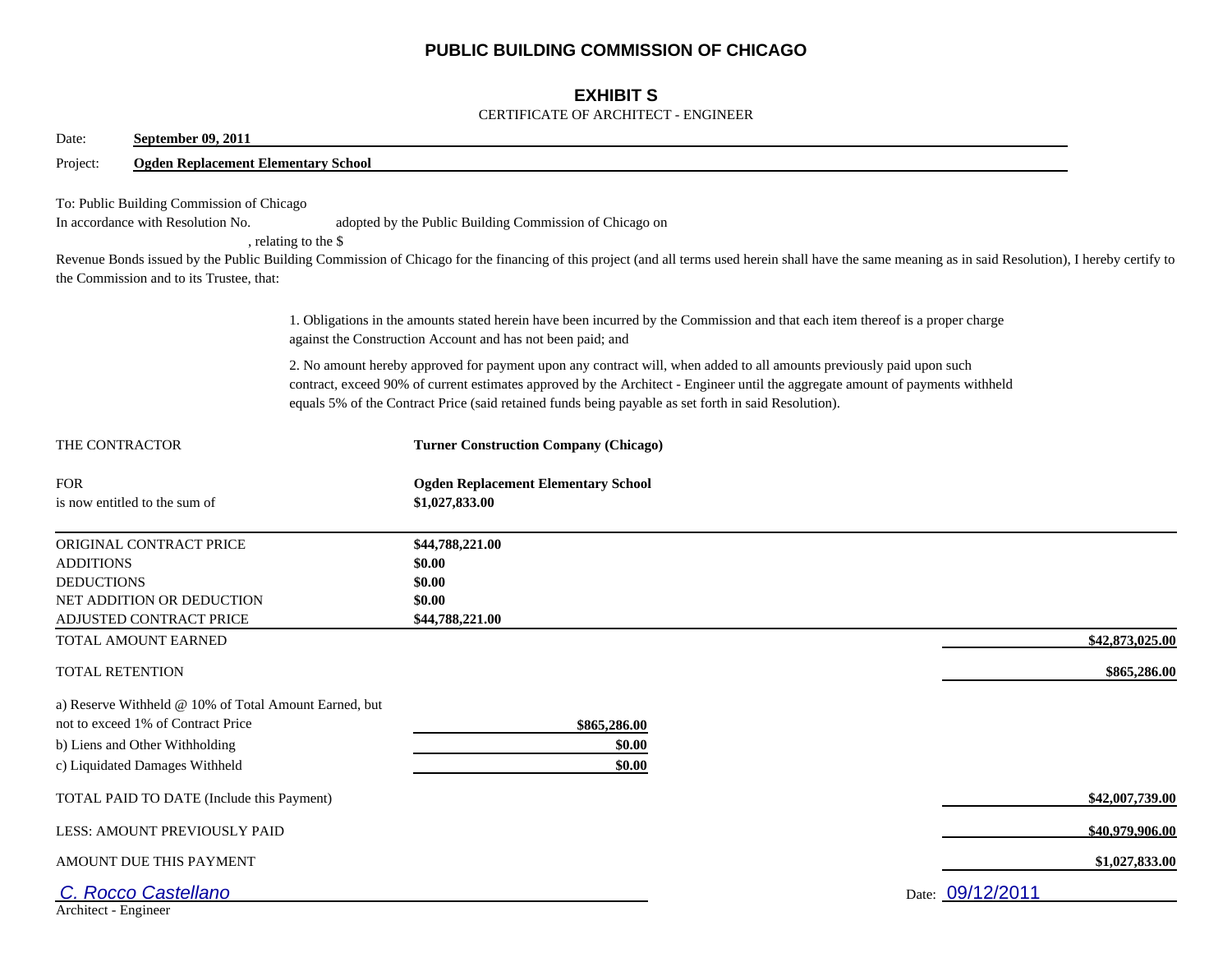## **(1 of 8) CONTRACTOR'S SWORN STATEMENT AND AFFIDAVIT FOR PARTIAL PAYMENT**

| <b>STATE OF Illinois</b> |          |
|--------------------------|----------|
|                          | $\{SS\}$ |
| <b>COUNTY OF Cook</b>    |          |

The affiant, being first duly sworn on oath, deposes and says that he/she is **Project Executive**, of **Turner Construction Company (Chicago)**, an **Illinois** corporation, and duly authorized to make this Affidavit in behalf of said corporation, and for him/herself individually; that he/she is well acquainted with the facts herein set forth and that said corporation is the Contractor with the PUBLIC BUILDING COMMISSION OF CHICAGO, Owner, under Contract No. **1632400** dated the **24th day of November, 2009**, for (describe nature of work)

#### **General Construction**

for (designate Project and Location)

#### **Ogden Replacement Elementary School**

#### **24 W. Walton, Chicago, Illinois 60610**

**·** that the following statements are made for the purpose of procuring a partial payment of

#### **One million twenty seven thousand eight hundred thirty three**

#### **\$1,027,833.00**

under the terms of said Contract;

**·** that the work for which payment is requested has been completed, free and clear of any and all claims, liens, charges, and expenses of any kind or nature whatsoever and in full compliance with the Contract Documents and the requirements of said Owner under them;

**·** that for the purposes of said Contract, the following persons have been contracted with, and have furnished or prepared materials, equipment, supplies, and services for, and having done labor on said improvement;

**·** that the respective amounts set forth opposite their names is the full amount of money due and to become due to each of them respectively;

**·** that this statement is a full, true, and complete statement of all such persons and of the full amount now due and the amount heretofore paid to each of them for such labor, materials, equipment, supplies, and services, furnished or prepared by each of them to or on account of said work, as stated:

| <b>NAME</b><br>and<br><b>ADDRESS</b>                                                                       | <b>TYPE</b><br><b>OF</b><br><b>WORK</b> | <b>TOTAL</b><br><b>CONTRACT</b><br><b>(INCLUDE)</b><br>C.0.'s) | <b>TOTAL</b><br><b>WORK</b><br><b>COMPLETE</b> | <b>LESS</b><br><b>RETENTION</b><br><b>(INCLUDE)</b><br><b>CURRENT)</b> | <b>LESS</b><br><b>NET</b><br><b>PREVIOUSLY</b><br><b>PAID</b> | <b>NET</b><br><b>DUE</b><br><b>THIS</b><br><b>PERIOD</b> | <b>BALANCE</b><br>TO<br><b>BECOME</b><br><b>DUE</b> |
|------------------------------------------------------------------------------------------------------------|-----------------------------------------|----------------------------------------------------------------|------------------------------------------------|------------------------------------------------------------------------|---------------------------------------------------------------|----------------------------------------------------------|-----------------------------------------------------|
| 001                                                                                                        | <b>TCCo GMP</b>                         |                                                                |                                                |                                                                        |                                                               |                                                          |                                                     |
| Pinto Construction.<br>7225 W. 105th Street,<br>Palos Hills, Illinois 60465                                | <b>Site Logisitcs</b>                   | 348,590.00                                                     | 348,109.00                                     | 3,303.20                                                               | 313,547.00                                                    | 31,258.80                                                | 3,784.20                                            |
| Pinto Construction.<br>7225 W. 105th Street.<br>Palos Hills, Illinois 60465                                | Site Logisitcs                          | 8,611.00                                                       | 8,611.00                                       | 0.00                                                                   | 8,611.00                                                      | 0.00                                                     | 0.00                                                |
| Thatcher Foundations.<br>Inc.,<br>7100 Industrial Highway,<br>Gary, Indiana 46406                          | Earth Retention                         | 513,829.00                                                     | 513,829.00                                     | 25,691.00                                                              | 488,138.00                                                    | 0.00                                                     | 25,691.00                                           |
| Thatcher Foundations,<br>Inc.,<br>7100 Industrial Highway,<br>Gary, Indiana 46406                          | Earth Retention                         | 17,221.00                                                      | 17,221.00                                      | 0.00                                                                   | 17,221.00                                                     | 0.00                                                     | 0.00                                                |
| John Keno & Company,<br>8608 West Catalpa Ave., Excavation<br>Suite 808,<br>Chicago, Illinois 60656        |                                         | 1,734,921.00                                                   | 1,734,921.00                                   | 17,350.00                                                              | 1,665,278.00                                                  | 52,293.00                                                | 17,350.00                                           |
| John Keno & Company,<br>8608 West Catalpa Ave., Excavation<br><b>Suite 808.</b><br>Chicago, Illinois 60656 |                                         | 43,673.00                                                      | 43,673.00                                      | 0.00                                                                   | 43,673.00                                                     | 0.00                                                     | 0.00                                                |
| <b>Revcon Construction</b><br>Corporation,<br>500 Industrial Drive,<br>Prairie View, Illinois<br>60069     | <b>Caissons</b>                         | 1,546,871.00                                                   | 1,550,091.00                                   | 46,503.00                                                              | 1,503,588.00                                                  | 0.00                                                     | 43,283.00                                           |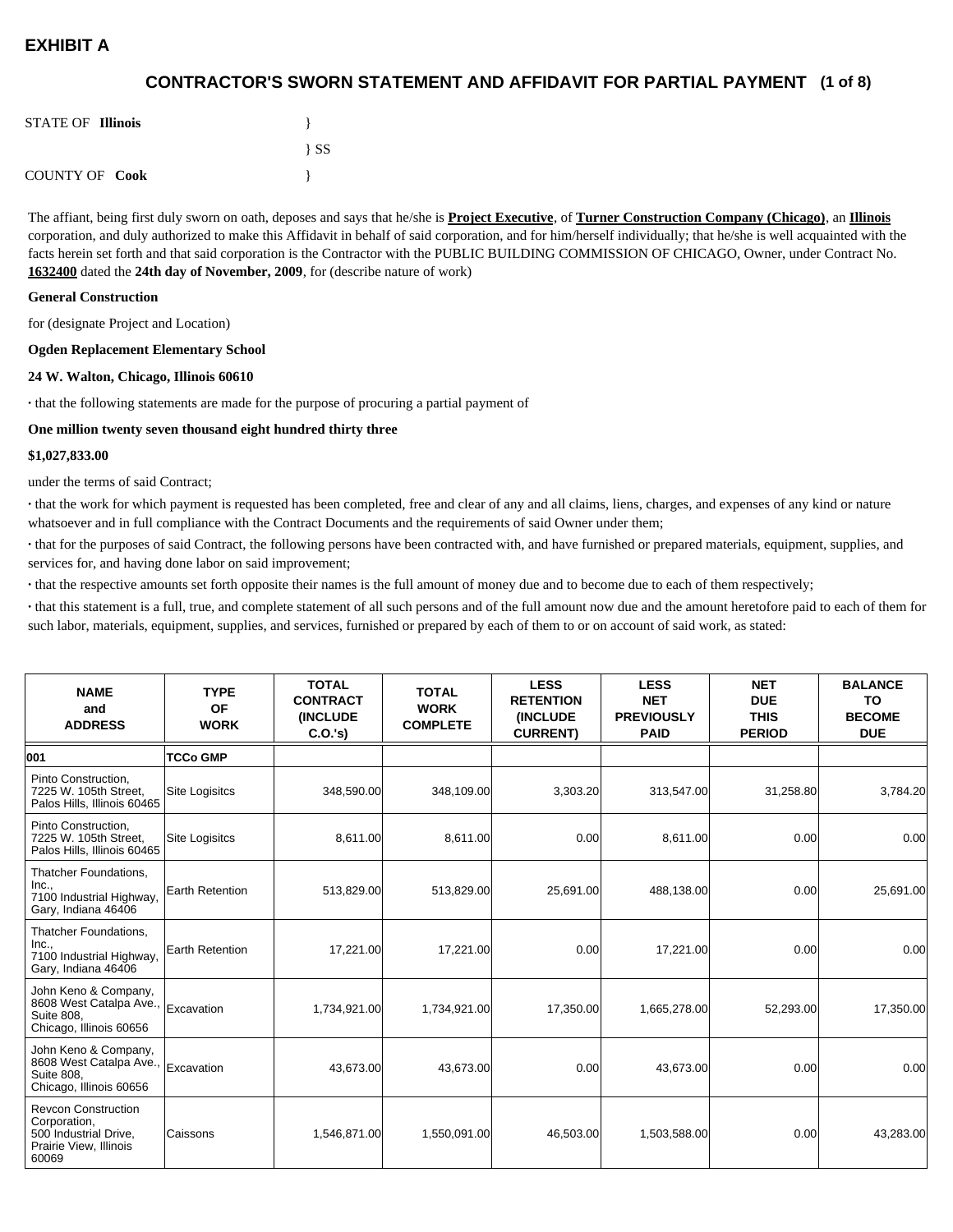### **(2 of 8) CONTRACTOR'S SWORN STATEMENT AND AFFIDAVIT FOR PARTIAL PAYMENT**

| <b>NAME</b><br>and<br><b>ADDRESS</b>                                                                                 | <b>TYPE</b><br><b>OF</b><br><b>WORK</b>                      | <b>TOTAL</b><br><b>CONTRACT</b><br><b>(INCLUDE)</b><br>C.O.'s | <b>TOTAL</b><br><b>WORK</b><br><b>COMPLETE</b> | <b>LESS</b><br><b>RETENTION</b><br>(INCLUDE<br><b>CURRENT)</b> | <b>LESS</b><br><b>NET</b><br><b>PREVIOUSLY</b><br><b>PAID</b> | <b>NET</b><br><b>DUE</b><br><b>THIS</b><br><b>PERIOD</b> | <b>BALANCE</b><br>TO<br><b>BECOME</b><br><b>DUE</b> |
|----------------------------------------------------------------------------------------------------------------------|--------------------------------------------------------------|---------------------------------------------------------------|------------------------------------------------|----------------------------------------------------------------|---------------------------------------------------------------|----------------------------------------------------------|-----------------------------------------------------|
| <b>Turner Construction</b><br>Company (Chicago),<br>55 East Monroe Street,<br>Suite 3100,<br>Chicago, Illinois 60603 | Caissons-Revcon<br><b>Construction Corp</b>                  | 3,220.00                                                      | 0.00                                           | 0.00                                                           | 0.00                                                          | 0.00                                                     | 3,220.00                                            |
| <b>Revcon Construction</b><br>Corporation,<br>500 Industrial Drive,<br>Prairie View, Illinois<br>60069               | Caissons                                                     | 48,763.00                                                     | 48,763.00                                      | 0.00                                                           | 48,763.00                                                     | 0.00                                                     | 0.00                                                |
| Reliable Contracting &<br>Equipment Co.,<br>333 N Ogden Ave,<br>Chicago, Illinois 60607                              | <b>Site Utilities</b>                                        | 409,224.00                                                    | 409,946.00                                     | 40,993.72                                                      | 368,952.28                                                    | 0.00                                                     | 40,271.72                                           |
| <b>Turner Construction</b><br>Company (Chicago),<br>55 East Monroe Street,<br>Suite 3100,<br>Chicago, Illinois 60603 | Site<br>Utilities-Reliable<br>Contracting &<br>Equipment Co. | 722.00                                                        | 0.00                                           | 0.00                                                           | 0.00                                                          | 0.00                                                     | 722.00                                              |
| Reliable Contracting &<br>Equipment Co.,<br>333 N Ogden Ave,<br>Chicago, Illinois 60607                              | <b>Site Utilities</b>                                        | 8,844.00                                                      | 8,844.00                                       | 0.00                                                           | 8,844.00                                                      | 0.00                                                     | 0.00                                                |
| Abbey Paving.<br>1949 County Line Road,<br>Aurora, Illinois 60502                                                    | Paving                                                       | 64,730.00                                                     | 64,730.00                                      | 647.30                                                         | 58,257.00                                                     | 5,825.70                                                 | 647.30                                              |
| Abbey Paving,<br>1949 County Line Road,<br>Aurora, Illinois 60502                                                    | Paving                                                       | 1,443.00                                                      | 1,443.00                                       | 0.00                                                           | 1,443.00                                                      | 0.00                                                     | 0.00                                                |
| <b>Christy Webber</b><br>Landscape,<br>2900 W. Ferdinand St,<br>Chicago, Illinois 60612                              | Landscaping                                                  | 275,834.00                                                    | 275,834.00                                     | 25,388.18                                                      | 245,330.22                                                    | 5,115.60                                                 | 25,388.18                                           |
| <b>Christy Webber</b><br>Landscape,<br>2900 W. Ferdinand St,<br>Chicago, Illinois 60612                              | Landscaping                                                  | 8,776.00                                                      | 8,776.00                                       | 0.00                                                           | 8,776.00                                                      | 0.00                                                     | 0.00                                                |
| Burling Builders, Inc.,<br>44 West 60th Street,<br>Chicago, Illinois 60621                                           | Concrete                                                     | 3,788,127.00                                                  | 3,788,127.00                                   | 75,763.00                                                      | 3,507,418.15                                                  | 204,945.85                                               | 75,763.00                                           |
| Burling Builders, Inc.,<br>44 West 60th Street,<br>Chicago, Illinois 60621                                           | Concrete                                                     | 118,122.00                                                    | 118,122.00                                     | 0.00                                                           | 117,601.07                                                    | 520.93                                                   | 0.00                                                |
| Illinois Masonry Corp.,<br>200 Telser Rd.,<br>Lake Zurich, Illinois<br>60047                                         | Masonry and Stone                                            | 5,343,096.00                                                  | 5,343,096.00                                   | 53,431.00                                                      | 5,223,279.48                                                  | 66,385.52                                                | 53,431.00                                           |
| Illinois Masonry Corp.,<br>200 Telser Rd.,<br>Lake Zurich, Illinois<br>60047                                         | Masonry and Stone                                            | 169,477.00                                                    | 169,477.00                                     | 0.00                                                           | 169,477.00                                                    | 0.00                                                     | 0.00                                                |
| Carlo Steel Corporation,<br>3100 East 87th Street,<br>Chicago, Illinois 60617                                        | <b>Structural Steel</b>                                      | 2,270,726.00                                                  | 2,270,726.00                                   | 0.00                                                           | 2,270,726.00                                                  | 0.00                                                     | 0.00                                                |
| Carlo Steel Corporation,<br>3100 East 87th Street,<br>Chicago, Illinois 60617                                        | <b>Structural Steel</b>                                      | 77,677.00                                                     | 77,677.00                                      | 0.00                                                           | 77,677.00                                                     | 0.00                                                     | 0.00                                                |
| <b>Turner Construction</b><br>Company (Chicago),<br>55 East Monroe Street,<br>Suite 3100,<br>Chicago, Illinois 60603 | Structural<br>Steel-Carlo<br>Subs/Suppliers-TCCb             | 286,462.00                                                    | 207,352.00                                     | 0.00                                                           | 207,352.00                                                    | 0.00                                                     | 79,110.00                                           |
| Chicago Architectural<br>Metals, Inc.,<br>4619 N. Ravenswood<br>Ave., Ste #201,<br>Chicago, Illinois 60640           | Miscellaneous<br>Metals                                      | 102,786.65                                                    | 102,786.65                                     | 0.00                                                           | 102,786.65                                                    | 0.00                                                     | 0.00                                                |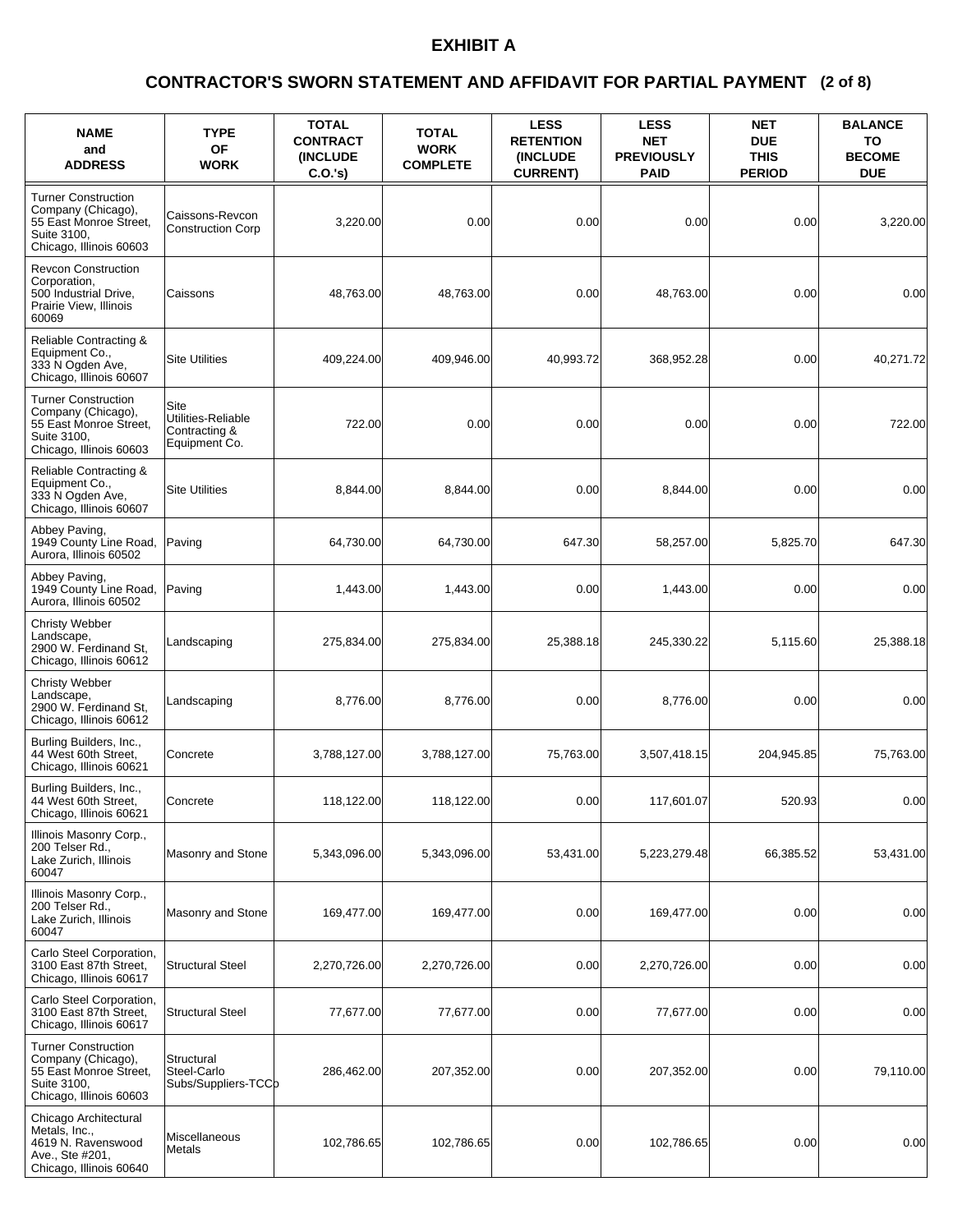### **(3 of 8) CONTRACTOR'S SWORN STATEMENT AND AFFIDAVIT FOR PARTIAL PAYMENT**

| <b>NAME</b><br>and<br><b>ADDRESS</b>                                                                                 | <b>TYPE</b><br><b>OF</b><br><b>WORK</b>                | <b>TOTAL</b><br><b>CONTRACT</b><br><b>INCLUDE</b><br>C.O.'s | <b>TOTAL</b><br><b>WORK</b><br><b>COMPLETE</b> | <b>LESS</b><br><b>RETENTION</b><br>(INCLUDE<br><b>CURRENT)</b> | <b>LESS</b><br><b>NET</b><br><b>PREVIOUSLY</b><br><b>PAID</b> | <b>NET</b><br><b>DUE</b><br><b>THIS</b><br><b>PERIOD</b> | <b>BALANCE</b><br>TO<br><b>BECOME</b><br><b>DUE</b> |
|----------------------------------------------------------------------------------------------------------------------|--------------------------------------------------------|-------------------------------------------------------------|------------------------------------------------|----------------------------------------------------------------|---------------------------------------------------------------|----------------------------------------------------------|-----------------------------------------------------|
| Chicago Architectural<br>Metals, Inc.,<br>4619 N. Ravenswood<br>Ave., Ste #201,<br>Chicago, Illinois 60640           | Miscellaneous<br><b>Metals</b>                         | 3,867.36                                                    | 3,867.36                                       | 0.00                                                           | 3,867.36                                                      | 0.00                                                     | 0.00                                                |
| Byus Steel, Inc.,<br>1750 Hubbard St.<br>Batavia, Illinois 60510                                                     | Misc. Metals                                           | 50,000.00                                                   | 50,000.00                                      | 0.00                                                           | 50,000.00                                                     | 0.00                                                     | 0.00                                                |
| Byus Steel, Inc.,<br>1750 Hubbard St.<br>Batavia, Illinois 60510                                                     | Misc. Metals                                           | 656,204.00                                                  | 648.004.00                                     | 19,520.90                                                      | 577,039.10                                                    | 51,444.00                                                | 27,720.90                                           |
| Byus Steel, Inc.,<br>1750 Hubbard St.<br>Batavia, Illinois 60510                                                     | Misc. Metals                                           | 19,218.00                                                   | 19,218.00                                      | 0.00                                                           | 17,473.00                                                     | 1,745.00                                                 | 0.00                                                |
| <b>Midwest Fence</b><br>Corporation,<br>900 N. Kedzie Avenue,<br>Chicago, Illinois 60651                             | <b>Metal Fence</b>                                     | 216,281.00                                                  | 216,281.00                                     | 2,162.81                                                       | 209,792.57                                                    | 4,325.62                                                 | 2,162.81                                            |
| <b>Midwest Fence</b><br>Corporation,<br>900 N. Kedzie Avenue,<br>Chicago, Illinois 60651                             | <b>Metal Fence</b>                                     | 6,532.00                                                    | 6,532.00                                       | 0.00                                                           | 6,532.00                                                      | 0.00                                                     | 0.00                                                |
| <b>Turner Construction</b><br>Company (Chicago),<br>55 East Monroe Street,<br>Suite 3100,<br>Chicago, Illinois 60603 | Misc. Metals-CAM<br>Subs/Suppliers                     | 301,187.30                                                  | 301,187.30                                     | 0.00                                                           | 301,187.30                                                    | 0.00                                                     | 0.00                                                |
| Scale Construction Inc.,<br>2101 S. CARPENTER<br>ST, 2ND FLOOR,<br>CHICAGO, Illinois 60608                           | <b>General Trades</b>                                  | 984,491.00                                                  | 984,491.00                                     | 9,807.48                                                       | 937,754.27                                                    | 36,929.25                                                | 9,807.48                                            |
| Scale Construction Inc.,<br>2101 S. CARPENTER<br>ST, 2ND FLOOR,<br>CHICAGO, Illinois 60608                           | <b>General Trades</b>                                  | 30,243.00                                                   | 30,243.00                                      | 0.00                                                           | 30,243.00                                                     | 0.00                                                     | 0.00                                                |
| Carroll Seating Co.,<br>2105 Lunt.<br>Elk Grove Village, Illinois<br>60007                                           | Architectural<br>Millwork &<br>Casework                | 391,602.00                                                  | 391,602.00                                     | 11,342.27                                                      | 320,178.49                                                    | 60,081.24                                                | 11,342.27                                           |
| Carroll Seating Co.,<br>2105 Lunt,<br>Elk Grove Village, Illinois<br>60007                                           | Architectural<br>Millwork &<br>Casework                | 12.061.00                                                   | 12,061.00                                      | 0.00                                                           | 12.061.00                                                     | 0.00                                                     | 0.00                                                |
| Kremer & Davis,<br>132 Osborne Road,<br>Fridley, Minnesota 55432                                                     | Waterproofing                                          | 366,767.00                                                  | 366,767.00                                     | 35,551.50                                                      | 329,916.00                                                    | 1,299.50                                                 | 35,551.50                                           |
| Kremer & Davis,<br>132 Osborne Road,<br>Fridley, Minnesota 55432                                                     | Waterproofing                                          | 14,557.00                                                   | 14,557.00                                      | 0.00                                                           | 11,951.30                                                     | 2,605.70                                                 | 0.00                                                |
| Bennett & Brosseau<br>Roofing, Inc.,<br>535 Anderson Drive,<br>Romeoville, Illinois<br>60446                         | Roofing                                                | 1,698,695.00                                                | 1,697,566.00                                   | 50,978.60                                                      | 1,646,587.40                                                  | 0.00                                                     | 52,107.60                                           |
| Bennett & Brosseau<br>Roofing, Inc.,<br>535 Anderson Drive,<br>Romeoville, Illinois<br>60446                         | Roofing                                                | 55,907.00                                                   | 55,907.00                                      | 0.00                                                           | 55,907.00                                                     | 0.00                                                     | 0.00                                                |
| <b>Turner Construction</b><br>Company (Chicago),<br>55 East Monroe Street,<br>Suite 3100,<br>Chicago, Illinois 60603 | Fireproofing-ASC<br>Insulation &<br>Fireproofing, Inc. | 1,351.00                                                    | 0.00                                           | 0.00                                                           | 0.00                                                          | 0.00                                                     | 1,351.00                                            |
| ASC Fireproofing, Inc.,<br>607 Church Road,<br>Elgin, Illinois 60123                                                 | Fireproofing                                           | 167,159.00                                                  | 164,106.00                                     | 5,463.38                                                       | 158,642.62                                                    | 0.00                                                     | 8,516.38                                            |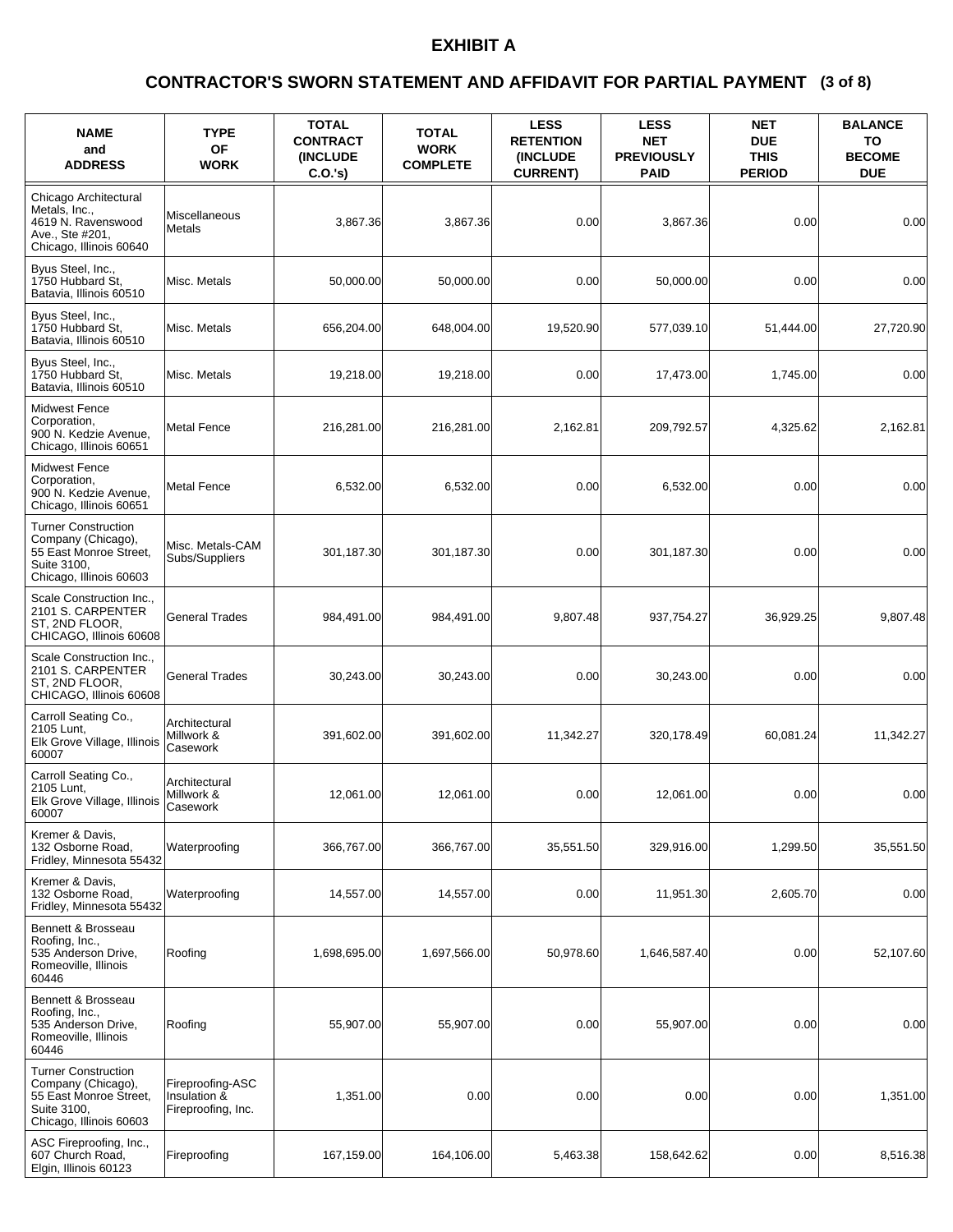### **(4 of 8) CONTRACTOR'S SWORN STATEMENT AND AFFIDAVIT FOR PARTIAL PAYMENT**

| <b>NAME</b><br>and<br><b>ADDRESS</b>                                                                                 | <b>TYPE</b><br><b>OF</b><br><b>WORK</b>                                        | <b>TOTAL</b><br><b>CONTRACT</b><br><b>INCLUDE</b><br>C.O.'s | <b>TOTAL</b><br><b>WORK</b><br><b>COMPLETE</b> | <b>LESS</b><br><b>RETENTION</b><br><b>(INCLUDE)</b><br><b>CURRENT)</b> | <b>LESS</b><br><b>NET</b><br><b>PREVIOUSLY</b><br><b>PAID</b> | <b>NET</b><br><b>DUE</b><br><b>THIS</b><br><b>PERIOD</b> | <b>BALANCE</b><br>TO<br><b>BECOME</b><br><b>DUE</b> |
|----------------------------------------------------------------------------------------------------------------------|--------------------------------------------------------------------------------|-------------------------------------------------------------|------------------------------------------------|------------------------------------------------------------------------|---------------------------------------------------------------|----------------------------------------------------------|-----------------------------------------------------|
| ASC Fireproofing, Inc.,<br>607 Church Road,<br>Elgin, Illinois 60123                                                 | Fireproofing                                                                   | 4,092.00                                                    | 3,814.74                                       | 0.00                                                                   | 3,814.74                                                      | 0.00                                                     | 277.26                                              |
| <b>Underland Architectural</b><br>Systems, Inc.,<br>20318 Torrence Avenue,<br>Lynwood, Illinois 60411                | Curtaiwall/Glass/Metal<br>Panels                                               | 1,533,464.00                                                | 1,533,464.00                                   | 31,189.65                                                              | 1,376,268.13                                                  | 126,006.22                                               | 31,189.65                                           |
| <b>Underland Architectural</b><br>Systems, Inc.,<br>20318 Torrence Avenue,<br>Lynwood, Illinois 60411                | Curtaiwall/Glass/Metal<br>Panels                                               | 50.955.00                                                   | 50,955.00                                      | 0.00                                                                   | 50,955.00                                                     | 0.00                                                     | 0.00                                                |
| <b>Turner Construction</b><br>Company (Chicago),<br>55 East Monroe Street,<br>Suite 3100,<br>Chicago, Illinois 60603 | Gypsum<br>Board/Plaster-The<br>Levy Company                                    | 1,626.00                                                    | 0.00                                           | 0.00                                                                   | 0.00                                                          | 0.00                                                     | 1,626.00                                            |
| The Levy Company,<br>3925 Commercial<br>Avenue,<br>Northbrook, Illinois<br>60062                                     | Gypsum<br><b>Board/Plaster</b>                                                 | 891,464.00                                                  | 879,253.60                                     | 27,116.08                                                              | 852,137.52                                                    | 0.00                                                     | 39,326.48                                           |
| The Levy Company,<br>3925 Commercial<br>Avenue.<br>Northbrook, Illinois<br>60062                                     | Gypsum<br>Board/Plaster                                                        | 29,531.00                                                   | 29,531.00                                      | 0.00                                                                   | 29,531.00                                                     | 0.00                                                     | 0.00                                                |
| Mr. Davids Carpet<br>Service,<br>865 W Irving Park Road,<br>Itasca, Illinois 60143                                   | Ceramic & Quarry<br>lTile                                                      | 94,613.00                                                   | 94,613.00                                      | 2,895.20                                                               | 91,717.80                                                     | 0.00                                                     | 2,895.20                                            |
| Mr. Davids Carpet<br>Service,<br>865 W Irving Park Road,<br>Itasca, Illinois 60143                                   | Ceramic & Quarry<br>Tile                                                       | 2,886.00                                                    | 2,886.00                                       | 0.00                                                                   | 2,886.00                                                      | 0.00                                                     | 0.00                                                |
| Metropolitan Terrazzo,<br>LLC.<br>645 Lunt Avenue,<br>Elk Grove Village, Illinois<br>60007                           | Terrazzo                                                                       | 917,660.00                                                  | 917,660.00                                     | 26.526.49                                                              | 891,133.51                                                    | 0.00                                                     | 26,526.49                                           |
| Metropolitan Terrazzo,<br>LLC.<br>645 Lunt Avenue,<br>Elk Grove Village, Illinois<br>60007                           | Terrazzo                                                                       | 31,986.00                                                   | 31,986.00                                      | 0.00                                                                   | 31,986.00                                                     | 0.00                                                     | 0.00                                                |
| Floors, Inc,<br>PO Box 700, 1341<br>Cobblestone Way,<br>Woodstock, Illinois<br>60098                                 | Wood Flooring<br>W/Striping                                                    | 82,609.00                                                   | 82,609.00                                      | 2,478.27                                                               | 74,348.10                                                     | 5,782.63                                                 | 2,478.27                                            |
| Floors, Inc,<br>PO Box 700, 1341<br>Cobblestone Way,<br>Woodstock, Illinois<br>60098                                 | <b>Wood Flooring</b><br>W/Striping                                             | 2.789.00                                                    | 2,789.00                                       | 0.00                                                                   | 2,789.00                                                      | 0.00                                                     | 0.00                                                |
| <b>Turner Construction</b><br>Company (Chicago),<br>55 East Monroe Street,<br>Suite 3100,<br>Chicago, Illinois 60603 | <b>Resilient Flooring &amp;</b><br>Carpet-Flooring<br>Resources<br>Corporation | 337.00                                                      | 0.00                                           | 0.00                                                                   | 0.00                                                          | 0.00                                                     | 337.00                                              |
| Flooring Resources,<br>600 W. Pratt,<br>Elk Grove, Illinois 60007                                                    | <b>Resilient Flooring &amp;</b><br>Carpet                                      | 209,461.00                                                  | 209,798.00                                     | 6,524.10                                                               | 203,273.90                                                    | 0.00                                                     | 6,187.10                                            |
| Flooring Resources,<br>600 W. Pratt,<br>Elk Grove, Illinois 60007                                                    | Resilient Flooring &<br>Carpet                                                 | 5,198.00                                                    | 5,198.00                                       | 15.60                                                                  | 5,182.40                                                      | 0.00                                                     | 15.60                                               |
| DBM Services, Inc.,<br>16W107 83rd Street,<br>Burr Ridge, Illinois 60527                                             | <b>Fluid Applied</b><br>Flooring                                               | 77,755.00                                                   | 77,755.00                                      | 2,401.25                                                               | 75,353.75                                                     | 0.00                                                     | 2,401.25                                            |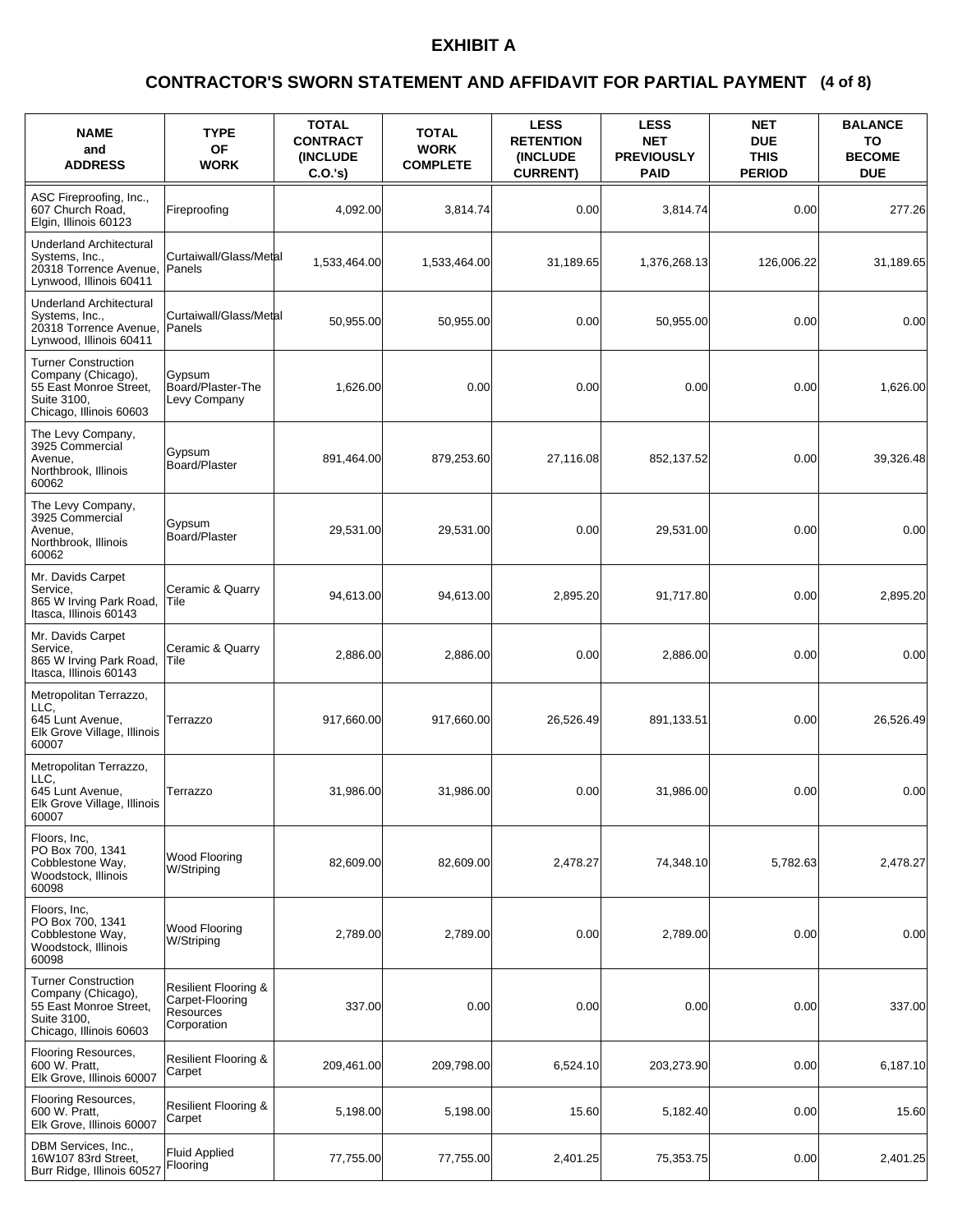### **(5 of 8) CONTRACTOR'S SWORN STATEMENT AND AFFIDAVIT FOR PARTIAL PAYMENT**

| <b>NAME</b><br>and<br><b>ADDRESS</b>                                                                                 | <b>TYPE</b><br>OF<br><b>WORK</b> | <b>TOTAL</b><br><b>CONTRACT</b><br><b>(INCLUDE)</b><br>C.O.'s | <b>TOTAL</b><br><b>WORK</b><br><b>COMPLETE</b> | <b>LESS</b><br><b>RETENTION</b><br>(INCLUDE<br><b>CURRENT)</b> | <b>LESS</b><br><b>NET</b><br><b>PREVIOUSLY</b><br><b>PAID</b> | <b>NET</b><br><b>DUE</b><br><b>THIS</b><br><b>PERIOD</b> | <b>BALANCE</b><br>TO<br><b>BECOME</b><br><b>DUE</b> |
|----------------------------------------------------------------------------------------------------------------------|----------------------------------|---------------------------------------------------------------|------------------------------------------------|----------------------------------------------------------------|---------------------------------------------------------------|----------------------------------------------------------|-----------------------------------------------------|
| DBM Services, Inc.,<br>16W107 83rd Street.<br>Burr Ridge, Illinois 60527                                             | <b>Fluid Applied</b><br>Flooring | 3,340.00                                                      | 3,340.00                                       | 0.00                                                           | 3,340.00                                                      | 0.00                                                     | 0.00                                                |
| Continental Painting &<br>Decorating, Inc.,<br>2255 South Wabash<br>Avenue.<br>Chicago, Illinois 60616               | Painting                         | 299,613.00                                                    | 297,258.00                                     | 8,917.74                                                       | 281,572.57                                                    | 6,767.69                                                 | 11,272.74                                           |
| <b>Continental Painting &amp;</b><br>Decorating, Inc.,<br>2255 South Wabash<br>Avenue.<br>Chicago, Illinois 60616    | Painting                         | 9,815.00                                                      | 9,717.00                                       | 0.00                                                           | 9,619.00                                                      | 98.00                                                    | 98.00                                               |
| Interior Concepts Inc,<br>7150 N Ridgeway Ave,<br>Lincolnwood, Illinois<br>60712                                     | <b>Toilet Partitions</b>         | 113,204.00                                                    | 110,704.00                                     | 5,535.20                                                       | 95,326.20                                                     | 9,842.60                                                 | 8,035.20                                            |
| Interior Concepts Inc.<br>7150 N Ridgeway Ave,<br>Lincolnwood, Illinois<br>60712                                     | <b>Toilet Partitions</b>         | 3,697.00                                                      | 3,697.00                                       | 0.00                                                           | 3,697.00                                                      | 0.00                                                     | 0.00                                                |
| <b>Electrical Contractors,</b><br>Inc.,<br>1252 Allanson Road,<br>Mundelein, Illinois 60060                          | Parking Control<br>System        | 38.299.00                                                     | 38,299.00                                      | 1,148.97                                                       | 37,150.03                                                     | 0.00                                                     | 1,148.97                                            |
| Electrical Contractors,<br>Inc.,<br>1252 Allanson Road,<br>Mundelein, Illinois 60060                                 | Parking Control<br>System        | 1,306.00                                                      | 1,306.00                                       | 0.00                                                           | 1,306.00                                                      | 0.00                                                     | 0.00                                                |
| <b>Turner Construction</b><br>Company (Chicago),<br>55 East Monroe Street,<br>Suite 3100,<br>Chicago, Illinois 60603 | General<br>Specialties-Nedland   | 25,038.00                                                     | 25,038.00                                      | 0.00                                                           | 25,038.00                                                     | 0.00                                                     | 0.00                                                |
| Poblocki Sign Company<br>LLC.<br>P.O. Box 1541.<br>Milwaukee, Wisconsin<br>53201-1541                                | Signage                          | 105,299.00                                                    | 105,299.00                                     | 3,158.97                                                       | 0.00                                                          | 102.140.03                                               | 3,158.97                                            |
| Poblocki Sign Company<br>LLC.<br>P.O. Box 1541.<br>Milwaukee, Wisconsin<br>53201-1541                                | Signage                          | 3,137.00                                                      | 3,137.00                                       | 94.11                                                          | 0.00                                                          | 3,042.89                                                 | 94.11                                               |
| Larson Equipment &<br>Furniture,<br>403 S Vermnt,<br>Palatine, Illinois 60067                                        | <b>Metal Lockers</b>             | 138,350.00                                                    | 138,350.00                                     | 13,835.01                                                      | 124,514.99                                                    | 0.00                                                     | 13,835.01                                           |
| Larson Equipment &<br>Furniture,<br>403 S Vermnt,<br>Palatine, Illinois 60067                                        | <b>Metal Lockers</b>             | 4,718.00                                                      | 4,718.00                                       | 0.00                                                           | 4,718.00                                                      | 0.00                                                     | 0.00                                                |
| <b>Turner Construction</b><br>Company (Chicago),<br>55 East Monroe Street,<br>Suite 3100,<br>Chicago, Illinois 60603 | Playground<br>Equip.-NuToys      | 41,562.00                                                     | 41,562.00                                      | 0.00                                                           | 41,562.00                                                     | 0.00                                                     | 0.00                                                |
| M.L. Rongo, Inc.,<br>4817 W. Lake Street,<br>Melrose Park, Illinois<br>60160                                         | <b>Food Service</b><br>Equipment | 158,200.00                                                    | 158,200.00                                     | 4,345.50                                                       | 153,854.50                                                    | 0.00                                                     | 4,345.50                                            |
| M.L. Rongo, Inc.,<br>4817 W. Lake Street,<br>Melrose Park, Illinois<br>60160                                         | Food Service<br>Equipment        | 5,726.00                                                      | 5,726.00                                       | 0.00                                                           | 5,726.00                                                      | 0.00                                                     | 0.00                                                |
| <b>SCHINDLER</b><br>ELEVATOR,<br>1530 Timberwolf Dr,<br>Holland, Ohio 43528                                          | Elevators                        | 350,885.00                                                    | 350,885.00                                     | 10,526.55                                                      | 314,550.00                                                    | 25,808.45                                                | 10,526.55                                           |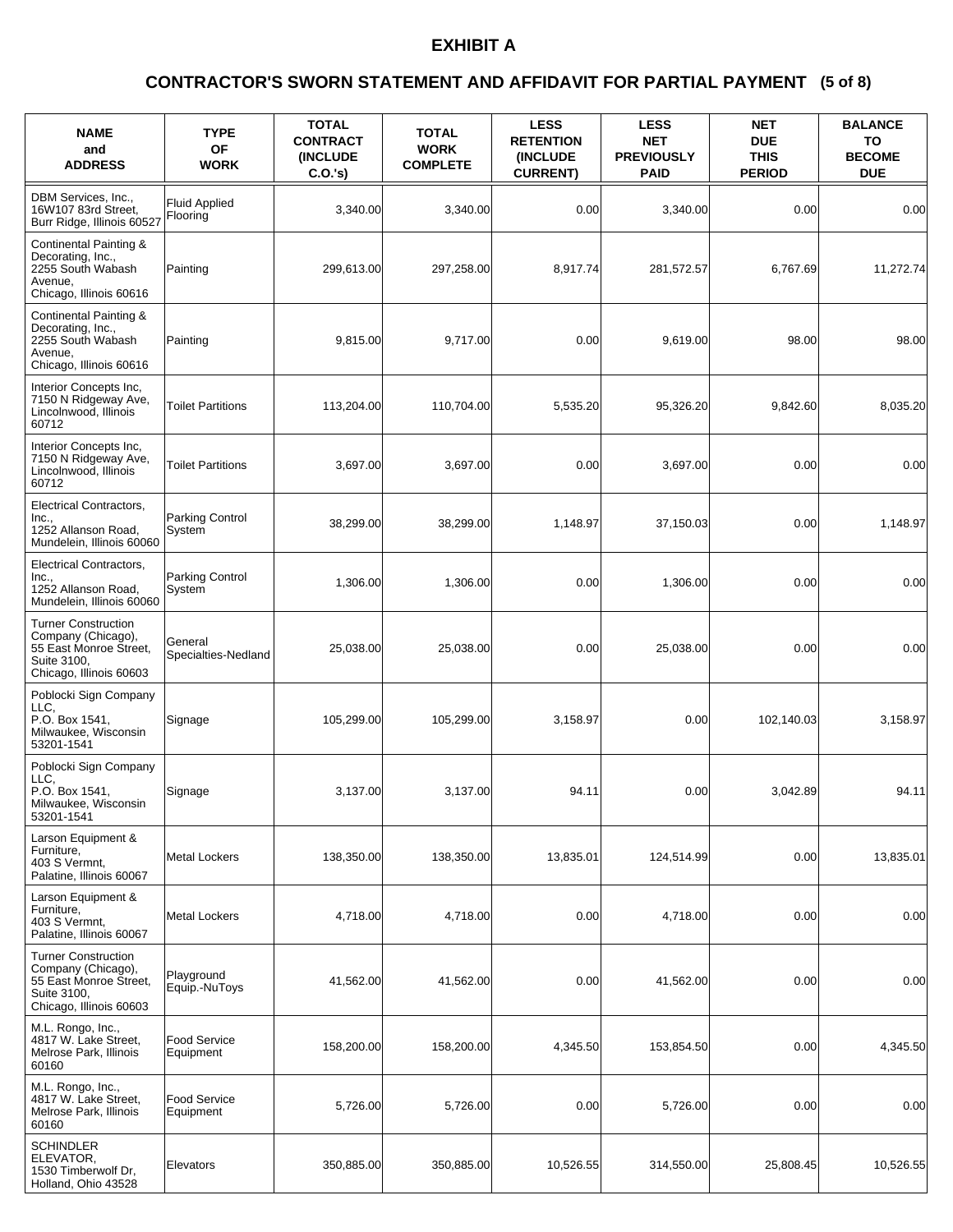### **(6 of 8) CONTRACTOR'S SWORN STATEMENT AND AFFIDAVIT FOR PARTIAL PAYMENT**

| <b>NAME</b><br>and<br><b>ADDRESS</b>                                                                                  | <b>TYPE</b><br><b>OF</b><br><b>WORK</b>                                                                                                                                                           | <b>TOTAL</b><br><b>CONTRACT</b><br><b>(INCLUDE</b><br>C.O.'s | <b>TOTAL</b><br><b>WORK</b><br><b>COMPLETE</b> | <b>LESS</b><br><b>RETENTION</b><br>(INCLUDE<br><b>CURRENT)</b> | <b>LESS</b><br><b>NET</b><br><b>PREVIOUSLY</b><br><b>PAID</b> | <b>NET</b><br><b>DUE</b><br><b>THIS</b><br><b>PERIOD</b> | <b>BALANCE</b><br>TO<br><b>BECOME</b><br><b>DUE</b> |
|-----------------------------------------------------------------------------------------------------------------------|---------------------------------------------------------------------------------------------------------------------------------------------------------------------------------------------------|--------------------------------------------------------------|------------------------------------------------|----------------------------------------------------------------|---------------------------------------------------------------|----------------------------------------------------------|-----------------------------------------------------|
| <b>SCHINDLER</b><br>ELEVATOR,<br>1530 Timberwolf Dr.<br>Holland, Ohio 43528                                           | Elevators                                                                                                                                                                                         | 11,918.00                                                    | 11,918.00                                      | 0.00                                                           | 11,918.00                                                     | 0.00                                                     | 0.00                                                |
| F. E. Moran Fire<br>Protection of Northern<br>III.,<br>2165 Shermer Rd Ste D,<br>Northbrook, Illinois<br>60062        | Fire Protection                                                                                                                                                                                   | 426,766.00                                                   | 426,766.00                                     | 18,186.03                                                      | 385,575.00                                                    | 23,004.97                                                | 18,186.03                                           |
| F. E. Moran Fire<br>Protection of Northern<br>III.,<br>2165 Shermer Rd Ste D,<br>Northbrook, Illinois<br>60062        | <b>Fire Protection</b>                                                                                                                                                                            | 12,273.00                                                    | 12,273.00                                      | 368.00                                                         | 11,905.00                                                     | 0.00                                                     | 368.00                                              |
| Norman Mechanical.<br>3850 Industrial Avenue,<br>Rolling Meadows, Illinois<br>60008                                   | Plumbing                                                                                                                                                                                          | 1,198,215.00                                                 | 1,184,033.00                                   | 35,635.00                                                      | 1,148,398.00                                                  | 0.00                                                     | 49,817.00                                           |
| Norman Mechanical.<br>3850 Industrial Avenue.<br>Rolling Meadows, Illinois<br>60008                                   | Plumbing                                                                                                                                                                                          | 32,701.00                                                    | 32,701.00                                      | 0.00                                                           | 32,701.00                                                     | 0.00                                                     | 0.00                                                |
| International Piping<br>Systems, Inc.,<br>444 East State Parkway,<br>Suite 123,<br>Schaumburg, Illinois<br>60173-4538 | Mechanical<br><b>W/Controls</b>                                                                                                                                                                   | 2,967,522.30                                                 | 2,967,522.30                                   | 0.00                                                           | 2,967,522.30                                                  | 0.00                                                     | 0.00                                                |
| International Piping<br>Systems, Inc.,<br>444 East State Parkway,<br>Suite 123,<br>Schaumburg, Illinois<br>60173-4538 | Mechanical<br><b>W/Controls</b>                                                                                                                                                                   | 96,173.00                                                    | 96,173.00                                      | 0.00                                                           | 96,173.00                                                     | 0.00                                                     | 0.00                                                |
| <b>Turner Construction</b><br>Company (Chicago),<br>55 East Monroe Street,<br>Suite 3100,<br>Chicago, Illinois 60603  | IPS<br>Subs/Suppliers-TCCb                                                                                                                                                                        | 641,444.70                                                   | 380,528.72                                     | 0.00                                                           | 380,528.72                                                    | 0.00                                                     | 260,915.98                                          |
| Connelly Electric,<br>40 S. Addison Rd, Suite<br>100,<br>Addison, Illinois 60101                                      | Electrical                                                                                                                                                                                        | 3,997,695.00                                                 | 3,997,695.00                                   | 78,987.46                                                      | 3,871,252.97                                                  | 47,454.57                                                | 78,987.46                                           |
| Connelly Electric,<br>40 S. Addison Rd, Suite<br>100,<br>Addison, Illinois 60101                                      | Electrical                                                                                                                                                                                        | 125,795.00                                                   | 125,795.00                                     | 0.00                                                           | 125,757.26                                                    | 37.74                                                    | 0.00                                                |
| <b>Turner Construction</b><br>Company (Chicago),<br>55 East Monroe Street,<br>Suite 3100,<br>Chicago, Illinois 60603  | <b>Fixed General</b><br><b>ConditionsCM Fee</b><br>(2%)Railroad<br>InsuranceTCCo<br>P&P BondBuilders<br>Risk<br>InsuranceNot-To-Exceed<br>General<br>ConditionTCCo<br>Construction<br>Contingency | 5,741,899.69                                                 | 5,380,467.33                                   | 161,414.94                                                     | 5,068,928.59                                                  | 150,123.80                                               | 522,847.30                                          |
|                                                                                                                       | <b>Subtotal TCCo GMP</b>                                                                                                                                                                          | 42,658,886.00                                                | 41,909,965.00                                  | 865,286.00                                                     | 40,024,780.44                                                 | 1,019,898.56                                             | 1,614,207.00                                        |
| 002                                                                                                                   | TCCo GMP without<br>retention held                                                                                                                                                                |                                                              |                                                |                                                                |                                                               |                                                          |                                                     |
| <b>Turner Construction</b><br>Company (Chicago),<br>55 East Monroe Street,<br>Suite 3100,<br>Chicago, Illinois 60603  | Subguard                                                                                                                                                                                          | 447,572.00                                                   | 432,205.00                                     | 0.00                                                           | 432,205.00                                                    | 0.00                                                     | 15,367.00                                           |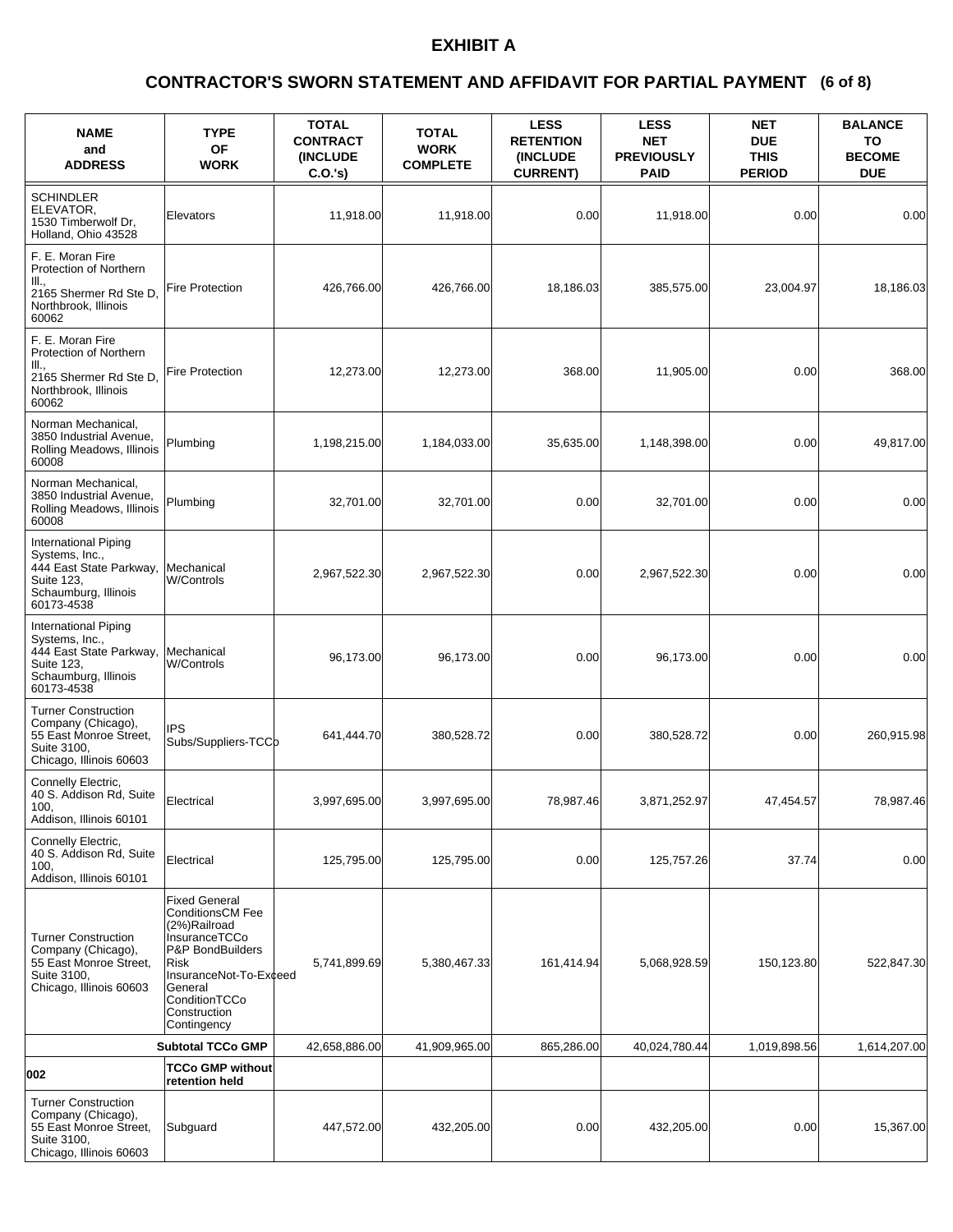### **(7 of 8) CONTRACTOR'S SWORN STATEMENT AND AFFIDAVIT FOR PARTIAL PAYMENT**

| <b>NAME</b><br>and<br><b>ADDRESS</b>                                                                                 | <b>TYPE</b><br><b>OF</b><br><b>WORK</b> | <b>TOTAL</b><br><b>CONTRACT</b><br><b>(INCLUDE)</b><br>C.0.'s) | <b>TOTAL</b><br><b>WORK</b><br><b>COMPLETE</b> | <b>LESS</b><br><b>RETENTION</b><br><b>(INCLUDE)</b><br><b>CURRENT)</b> | <b>LESS</b><br><b>NET</b><br><b>PREVIOUSLY</b><br><b>PAID</b> | <b>NET</b><br><b>DUE</b><br><b>THIS</b><br><b>PERIOD</b> | <b>BALANCE</b><br>ΤO<br><b>BECOME</b><br><b>DUE</b> |
|----------------------------------------------------------------------------------------------------------------------|-----------------------------------------|----------------------------------------------------------------|------------------------------------------------|------------------------------------------------------------------------|---------------------------------------------------------------|----------------------------------------------------------|-----------------------------------------------------|
| <b>Turner Construction</b><br>Company (Chicago),<br>55 East Monroe Street,<br>Suite 3100,<br>Chicago, Illinois 60603 | <b>TCCo Insurance</b>                   | 396,724.00                                                     | 380,855.00                                     | 0.00                                                                   | 372,920.56                                                    | 7,934.44                                                 | 15,869.00                                           |
| <b>Turner Construction</b><br>Company (Chicago),<br>55 East Monroe Street,<br>Suite 3100,<br>Chicago, Illinois 60603 | Preconstruction<br><b>Services</b>      | 150,000.00                                                     | 150,000.00                                     | 0.00                                                                   | 150,000.00                                                    | 0.00                                                     | 0.00                                                |
| <b>Subtotal TCCo GMP without retention held</b>                                                                      |                                         | 994,296.00                                                     | 963,060.00                                     | 0.00                                                                   | 955,125.56                                                    | 7,934.44                                                 | 31,236.00                                           |
| 003                                                                                                                  | Owner<br>Contingency                    |                                                                |                                                |                                                                        |                                                               |                                                          |                                                     |
| To Be Let                                                                                                            | <b>Owner Contingency</b>                | 1,135,039.00                                                   | 0.00                                           | 0.00                                                                   | 0.00                                                          | 0.00                                                     | 1,135,039.00                                        |
|                                                                                                                      | <b>Subtotal Owner Contingency</b>       | 1,135,039.00                                                   | 0.00 <sub>l</sub>                              | 0.00                                                                   | 0.00                                                          | 0.001                                                    | 1,135,039.00                                        |
|                                                                                                                      | Total                                   | 44,788,221.00                                                  | 42,873,025.00                                  | 865,286.00                                                             | 40,979,906.00                                                 | 1,027,833.00                                             | 2,780,482.00                                        |